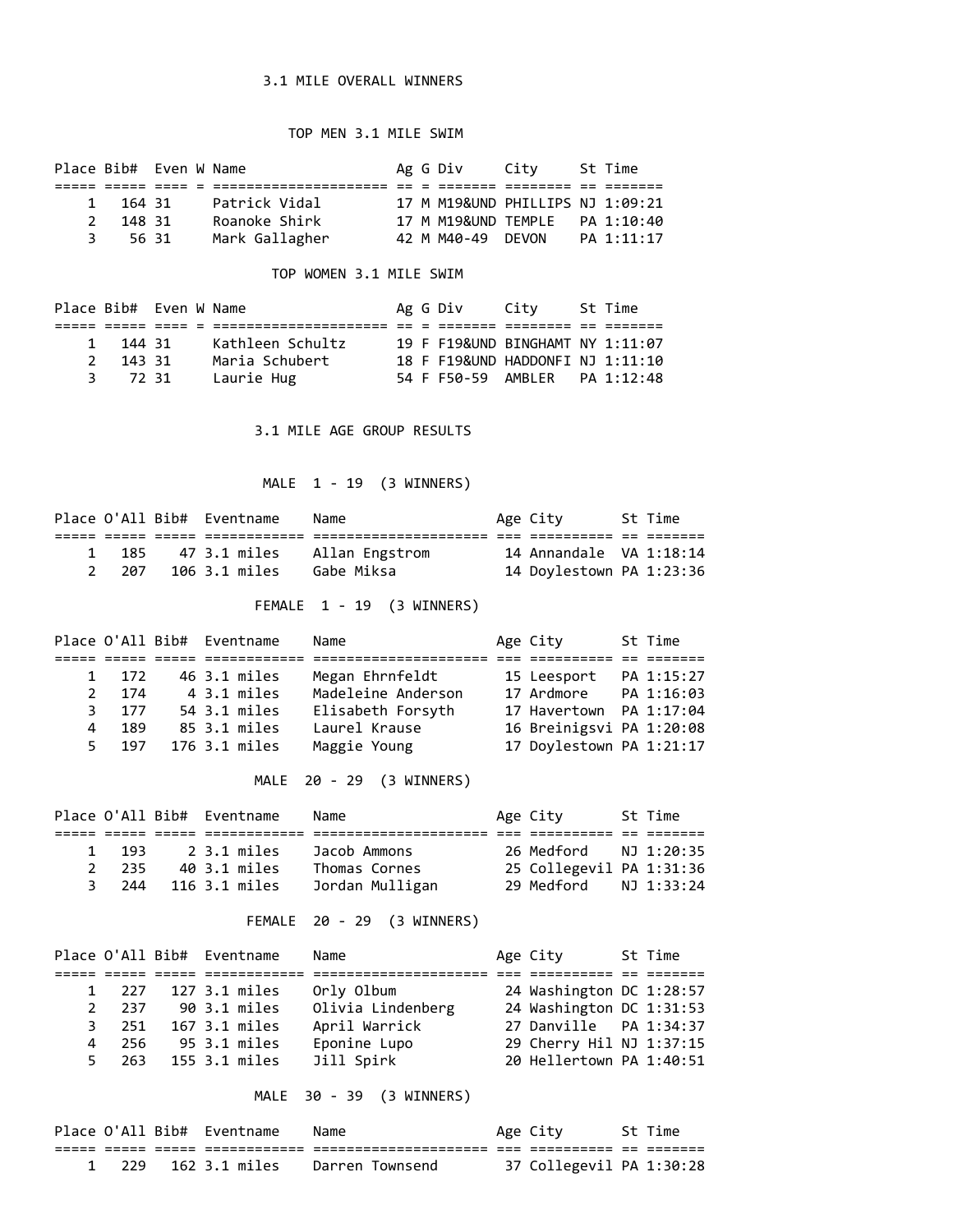|       | 2 241 104 3.1 miles | John Metzler   | 31 Philadelph PA 1:32:30 |
|-------|---------------------|----------------|--------------------------|
|       | 3 254 86 3.1 miles  | Kyle Ladden    | 39 Plymouth M PA 1:36:47 |
| 4 261 | 91 3.1 miles        | Stephen Lougee | 36 Manheim PA 1:39:31    |
|       | 5 294 102 3.1 miles | Seth Melroy    | 39 North Wale PA 1:52:31 |

FEMALE 30 - 39 (3 WINNERS)

|             |       | Place O'All Bib# Eventname | Name               | Age City                 | St Time |
|-------------|-------|----------------------------|--------------------|--------------------------|---------|
|             |       |                            |                    |                          |         |
|             |       | 1 175 24 3.1 miles         | Kasey Brough       | 33 Gardners  PA 1:16:05  |         |
| $2^{\circ}$ | 190   | 105 3.1 miles              | Christina Ruggiero | 32 Wilmington DE 1:20:11 |         |
|             | 3 233 | 163 3.1 miles              | Lauren Twombly     | 36 Mountainsi NJ 1:31:13 |         |
|             |       | 4 236 59 3.1 miles         | Ruth Gilgenbach    | 34 Lawrence T NJ 1:31:36 |         |
|             |       | 5 246 131 3.1 miles        | Kimberly Plewa     | 36 Cranford NJ 1:33:39   |         |

MALE 40 - 49 (3 WINNERS)

|              |     | Place O'All Bib# Eventname | Name             | Age City                 | St Time |
|--------------|-----|----------------------------|------------------|--------------------------|---------|
|              |     |                            |                  |                          |         |
| $\mathbf{1}$ | 161 | 56 3.1 miles               | Mark Gallagher   | 42 Devon PA 1:11:17      |         |
| 2            | 188 | 48 3.1 miles               | Eric Engstrom    | 45 Annandale VA 1:19:22  |         |
| 3            | 198 | 73 3.1 miles               | Timothy Jefferis | 47 Downingtow PA 1:21:23 |         |
| 4            | 200 | 79 3.1 miles               | Josh Kesler      | 43 Harrisburg PA 1:21:28 |         |
| 5.           | 220 | $5.3.1$ miles              | Federico Andino  | 43 Conshohock PA 1:27:31 |         |

FEMALE 40 - 49 (3 WINNERS)

|       | Place O'All Bib# Eventname | Name             | Age City                 | St Time |
|-------|----------------------------|------------------|--------------------------|---------|
|       |                            |                  |                          |         |
| 1 169 | 400 3.1 miles              | Katrina Sukduang | 47 Bethesda MD 1:14:25   |         |
| 2 209 | 110 3.1 miles              | Stacey Miller    | 43 Lansdale  PA 1:24:44  |         |
|       | 3 215 13 3.1 miles         | Jennifer Bauman  | 46 Morris Pla NJ 1:26:05 |         |
| 4 238 | 109 3.1 miles              | Paula Miller     | 47 Lancaster PA 1:31:53  |         |
|       | 5 243 147 3.1 miles        | Kara Shiffer     | 40 New Cumber PA 1:32:58 |         |

MALE 50 - 59 (3 WINNERS)

|       | Place O'All Bib# Eventname | Name           | Age City                 | St Time |
|-------|----------------------------|----------------|--------------------------|---------|
|       |                            |                |                          |         |
| 1 171 | 57 3.1 miles               | David Gassert  | 58 Harrisburg PA 1:15:23 |         |
|       | 2 186 3 3.1 miles          | Iain Anderson  |                          |         |
| 3 191 | 125 3.1 miles              | Steve O'Day    | 59 Marlton NJ 1:20:17    |         |
| 4 208 | 171 3.1 miles              | Eugene Wingert | 57 Doylestown PA 1:24:15 |         |
|       | 5 212 17 3.1 miles         | Thomas Bell    | 50 Reading PA 1:25:19    |         |

FEMALE 50 - 59 (3 WINNERS)

|       | Place O'All Bib# Eventname | Name            | Age City                 | St Time |
|-------|----------------------------|-----------------|--------------------------|---------|
|       |                            |                 |                          |         |
|       | 1 176 158 3.1 miles        | Vibeke Swanson  | 57 Oreland PA 1:16:40    |         |
| 2 217 | 160 3.1 miles              | Anne Tilley     | 54 Pittsburgh PA 1:26:49 |         |
|       | 3 222 26 3.1 miles         | Barbara Burke   | 57 Wyncote PA 1:28:20    |         |
| 4 226 | 100 3.1 miles              | Deborah Meany   | 50 West Orang NJ 1:28:47 |         |
|       | 5 245 88 3.1 miles         | Andrea Lawrence | 53 Haverford PA 1:33:28  |         |

MALE 60 - 69 (3 WINNERS)

|              |                       | Place O'All Bib# Eventname | Name           | Age City                 | St Time |
|--------------|-----------------------|----------------------------|----------------|--------------------------|---------|
|              |                       |                            |                |                          |         |
|              |                       | 1 196 67 3.1 miles         | Barney Heller  | 65 North Wale PA 1:21:12 |         |
| $\mathbf{2}$ | 230                   | 126 3.1 miles              | Jon Olbum      | 62 Pittsburgh PA 1:30:41 |         |
|              | 3 231                 | 37 3.1 miles               | Michael Conlan | 62 Princeton NJ 1:30:41  |         |
|              | 291<br>$\overline{4}$ | 22 3.1 miles               | Kenneth Boyle  | 62 Morrisvill PA 1:51:21 |         |
| 5.           | 295                   | 113 3.1 miles              | James Moff     | 64 Williamspo PA 1:53:30 |         |